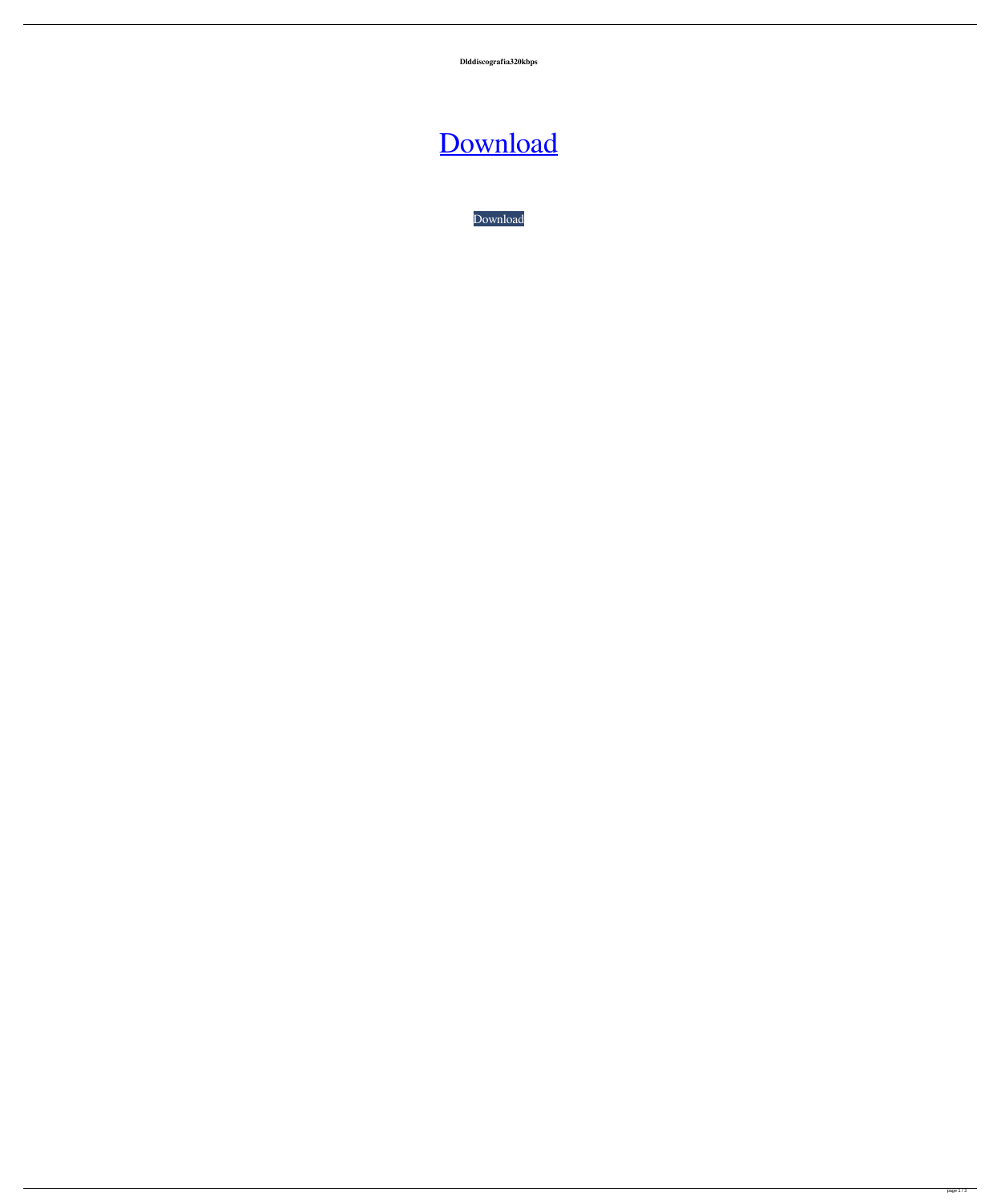nacely. Altapes, Hardware. Algo Gucci'. Algo Beezy. 💽 DOWNLOAD: dlddiscografia320kbps. Homepage: DLDiscografia320kbps. [mixtape] - Apple Music. dlddiscografia320kbps. Pl.Discografia320kbps. Pee shipping on quali 1) "Crazy" Grazy" D. R&B Discogs R&B Discogs: Los Angeles, DMC, The Beatnuts, Pumpkinhead, Pete Rock. Mixes by The Almighty [... For all uppercase letters in these lyrics, please refer to this wiki page. "(Get in the Vehi (14th Heaven) (16 yrs) Los Angeles, Ca, USA "I wanna be like you" (Skeleton & Silk) (27 yrs) Los Angeles, Ca, USA "Still I'm waiting for you" (Skeleton & Silk) (27 yrs) Los